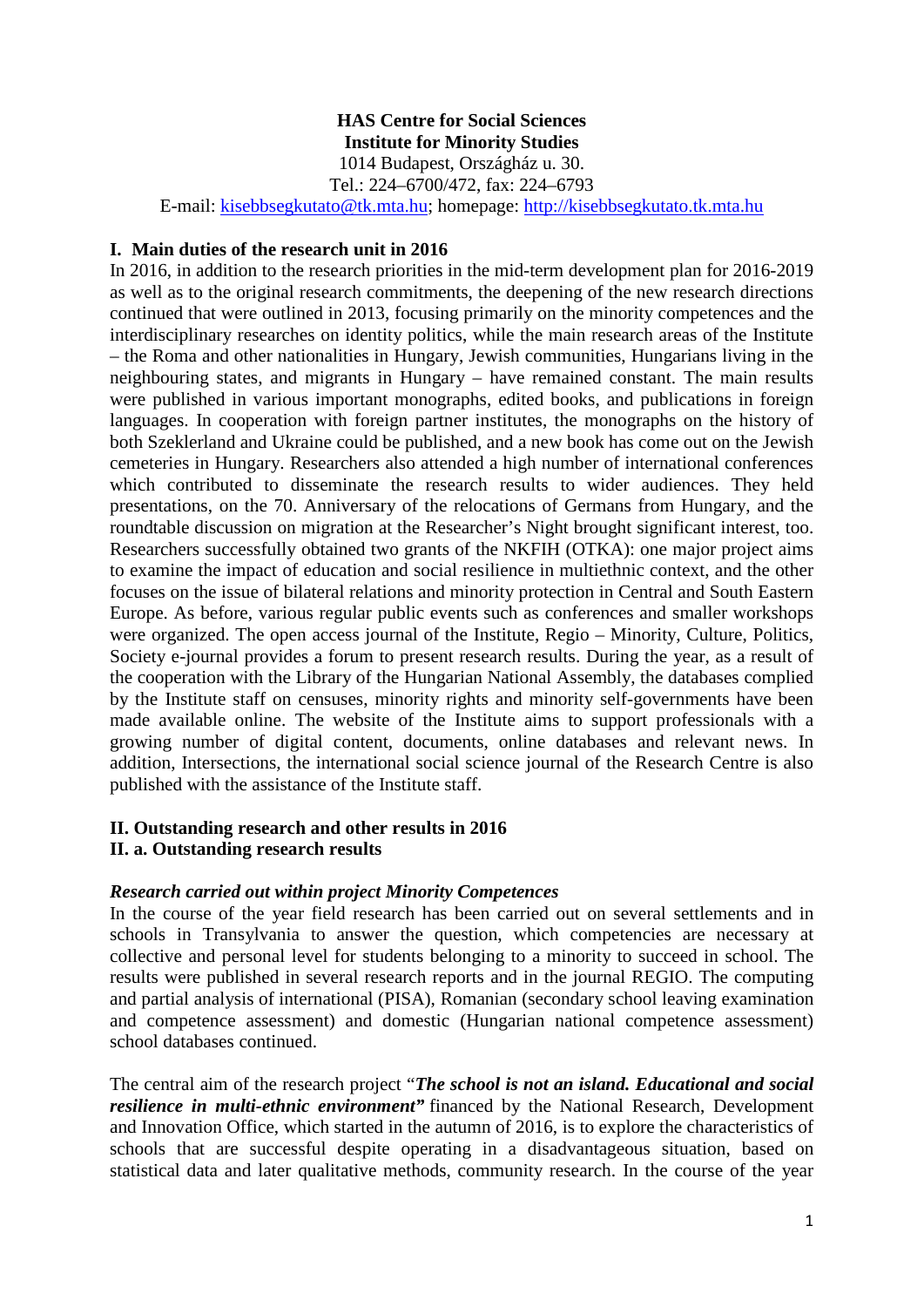resilient schools were selected based on the databases of the Hungarian national competence assessment (OKM).

*Migration strategies of highly skilled Hungarian young people. The research is funded by* MTA Domus and uses qualitative interviews. It aims to explore the life and career strategies of the Hungarian academic reinforcement, especially those of Hungarian PhD students and postdoctoral researchers in the Carpathian basin, to identify strategies that help to find the balance between international and/or Hungary-oriented mobility necessary for professional development and the definitive leaving of their home country. The first results were presented in a short report awaiting publication.

The analysis of the results of the survey research "*Genezys 2015 – Sociological Survey on Youth*" continued, in which it was important to examine on one hand, the shifts occurred in youth values in the last fifteen years, and on the other hand, how the extension of Hungarian citizenship, the migration potential, an extensive media space in Hungarian language and identity are intertwined. The results will be published in a volume, which was prepared in 2016.

### *Research projects on identity politics*

The research project supported by the internal sources of the Research Centre for Social Sciences called *Identity politics in relation to social conflicts in Hungary and the European Union* has come to its final stage. In 2016, two sub-projects were completed related to international migration and the relation of the Hungarian society to migrants and the migration issue: 1) one focused on discourses of dehumanization, far right politics and social fear among the inhabitants of Ásotthalom in comparison with the reactions in the neighbouring Serbian village; 2) the other focused on xenophilia with interviews conducted with civic activists who supported the refugees in Hungary during the crisis in 2015, and a nationally represented survey investigating the public opinion about this solidarity movement. The closing event of the project was an international conference on Migration crisis and civil society in Europe which took place in September 2016 at the Institute for Minority Studies.

*The Szekler-flag as the materialisation of nationhood*. The main questions of the research: How does nationhood become materialised, namely how was the Szekler-flag created, then commodified, to finally become an everyday banal object? How was this object saturated with meaning, and what kinds of meaning, through symbolic actions in Hungary? The methodology of the research follows the standards of multi-sited ethnography: the fieldwork was conducted in several localities, through more than 70 structured interviews.

#### *Research projects on immigrants and migration*

The "*Social Integration of Refugees, Beneficiaries of Subsidiary Protection and Stateless Persons in Hungary*" research project funded by the UNHCR focused on the social integration of refugees, beneficiaries of subsidiary protection and stateless persons that have been recognized since 2011. In the frame of the research, 50 structured interviews were made with persons belonging to the groups concerned as well as two focus group discussions were conducted with experts providing social care for refugees. In addition to the general socioeconomic situation, the research has also explored the interviewees' subjective understanding of the situation, the factors decisive to success as well as the factors affecting motivation to stay or move forward. It has also placed an emphasis on the evaluation of professional services and programs provided for refugees, beneficiaries of subsidiary protection and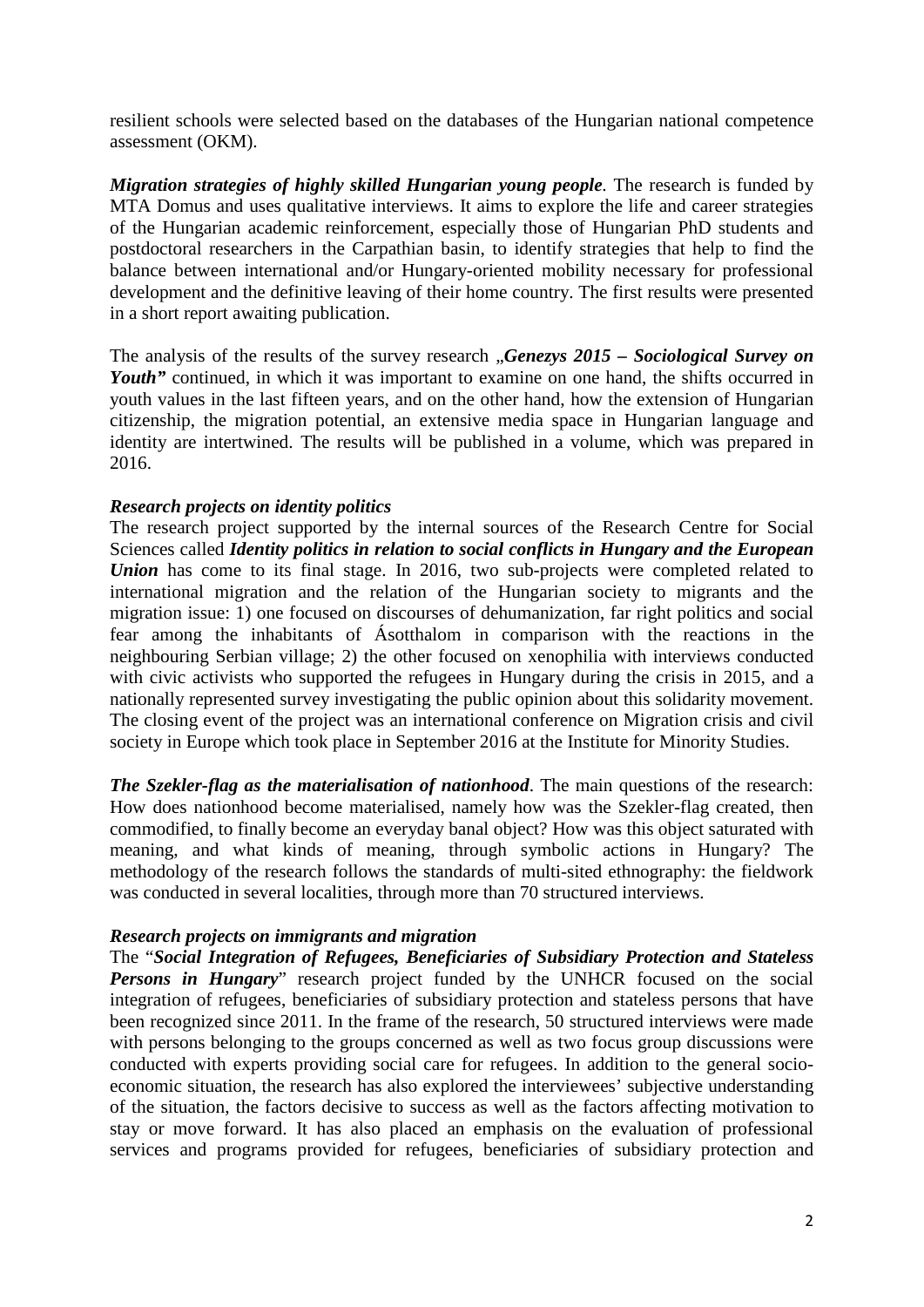stateless persons. The results of the research will be presented at a conference and in a report in 2017.

During 2016 the collection and analysis of the data gathered on mixed marriages within the framework of the OTKA research project titled "*Chinese person in the family*" Chinese-Hungarian relations in Hungary in the light of interethnic couple relations and Hungarian child care providers' experiences with Chinese families continued. Its results were published in an English language book chapter on transnational families in Eastern Europe and were also presented at international conferences. Data collection for the second thematic part of the research project also started; interviews were conducted with Hungarian carers of Chinese children, with educators of schools where Chinese children are sent to study in Hungary; and with second generation Chinese youth living in Hungary.

*Ideological and social consequences of the ethnic return migration of members of the Hungarian diaspora in Latin America*. Based on library, archival and internet sources as well as on oral history interviews, this research focused on the activities, and social and intellectual influence of Ferenc Badiny Jós, a Hungarian émigré to Argentina and devoted promoter of the theory of the Sumerian origin of Hungarians, who resettled in Hungary after the regime change.

## *Research projects related to Hungarians living in the neighbouring countries*

*Minority Hungarian Communities in the 20th Century* is a research financed by the OTKA. It aims to collect historical sources related to Hungarian minority communities, to edit catalogues, bibliographies and chronologies. Until the end of 2016 three individual volumes and some studies were published and more than 20 studies and primary source collections are in edition. Closely related to this OTKA research another project focuses on the selfrepresentations in Szeklerland. This project includes public lecture series, and a digital bibliography for adatbank.ro about the Szeklerland development plans from the 19th-20th centuries.

*Hungarians in Romania between 1989 and 2014*. This research is conducted together with the Károli Gáspár University of the Reformed Church in Budapest and the Romanian Institute for Research on National Minorities from Cluj-Napoca. The research results will be published, analysing the changes of the past 25 years as they affected the Hungarian minority community, and it will offer an overview of knowledge gathered in social sciences regarding the situation of Hungarians in Romania after 1989.

Regarding the *researches on Ukraine*, the Institute is co-organized with other partners an international conference, published several studies about the topic in different languages, and a monograph in Hungarian.

*Minority questions in Hungarian-Romanian diplomatic relations during István Bethlen's government*. Within the basic research financed by the OTKA, the collection of archival sources from Berlin and Bucharest and computing the digitized material continued. During the last year two studies were completed, which will be published in 2017.

*Researches on Hungarian diaspora (emigrant) communities* focused mainly on Hungarian Americans and their institutions. During 2016, the newsletters of the Hungarian Press of Transylvania from 1983 until 1989 were collected and analysed, moreover, the digital archive of the Hungarian Human Rights Foundation (HHRF) was organized and published on the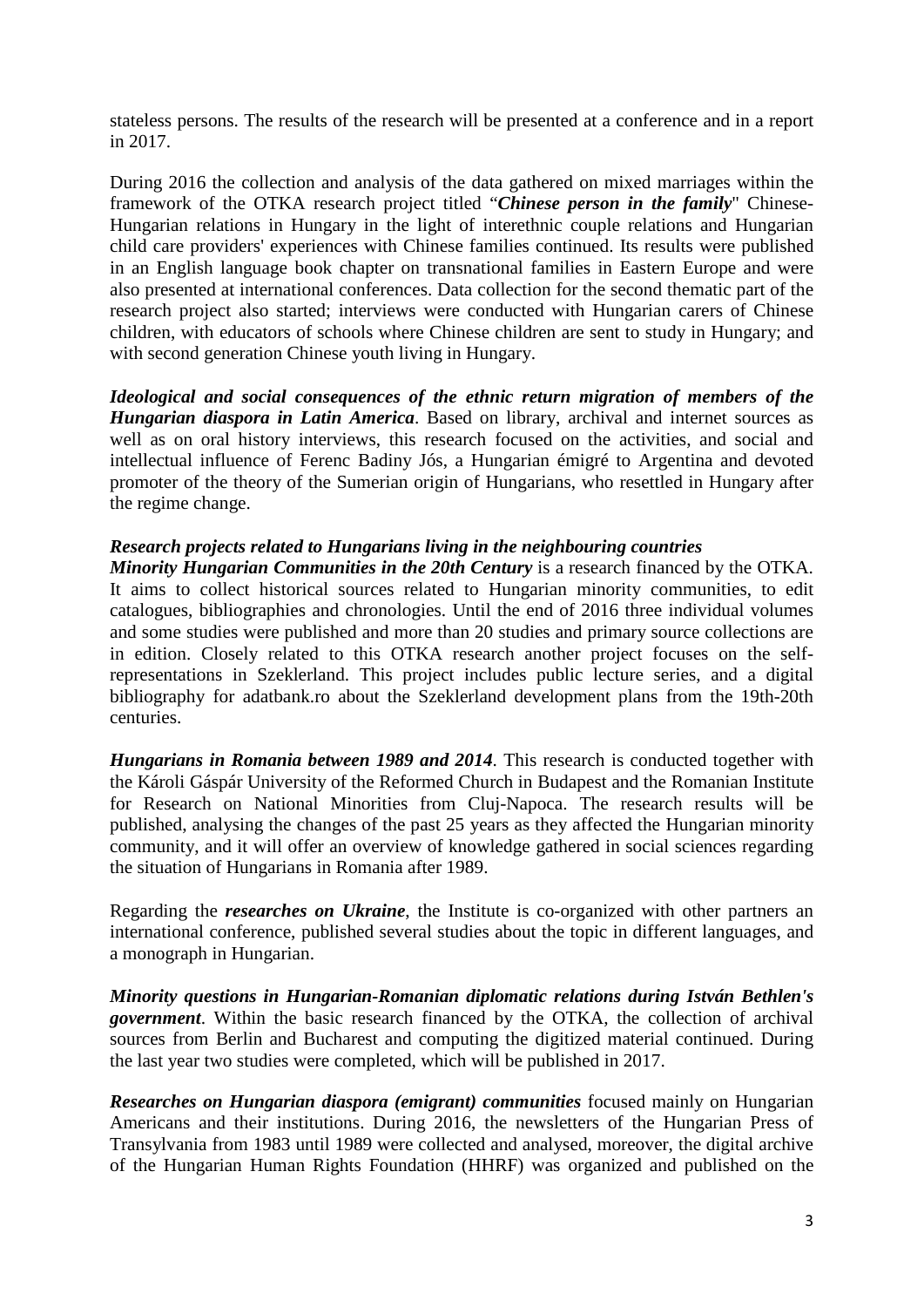website of the Institute. Processing the history of the HHRF started in a thematic manner, and the results were presented at a one-day conference organized by the Institute. A volume containing the conference papers is expected to be published in 2017. Two papers were dedicated to the examination of identity patterns of further generation Hungarian Americans, based on a research carried out with the participants of the Hungarian birthright journey, applying mixed methodology (interviews, survey, and fieldwork).

The research project *"Ethnic civil-non-profit organizations and their characteristics*" studies the non-profit organizations of ethnic communities, their activities, mobilized resources and their relationship with other organizations and sectors from a comparative perspective in Slovakia, Romania and Hungary. The recent results of the research were presented at several conferences, a draft paper was prepared and discussed with other scholars, and in relation to the conferences two articles were published in English, and two further manuscripts are awaiting publication.

### *Research projects on minority rights and ethnopolitics*

The research participants of the "*MIME – Mobility and Inclusion in a Multilingual Europe*" EU FP7 project focused on the analysis of minority language rights from an international legal perspective during its second year. The results were published in the special issue of Journal of Minority and Group Rights on the relationship between linguistic rights and the territorial principle.

The research project "*Minorities' Rights to Participation in Public Affairs in Europe*" founded by the OTKA focused on the ethnopolitical developments of the region with a special attention to new institutions representing minorities in the Western Balkan countries that emerged from the conditionality applied by international organizations (mainly EU, Council of Europe and OSCE). The issue of the parliamentary representation of national minorities in Hungary was also analyzed as an element of comparison. Participants of the research have illuminated the gaps between the institutions of political representation and the actual policyshaping influence of minorities. They also compared various cases of non-territorial autonomy. An English-language volume containing the results of the research was published in 2016.

A new OTKA research entitled "*Bilateral Treaties and Minority Protection in Central and*  **Southeastern Europe**" was launched in October 2016. During the first months, the research participants consulted relevant literature and collected international legal norms related to bilateral treaties.

*The Internal Dynamics of Non-Territorial Autonomy Regimes in Central and Southeastern Europe: a Five-Country Comparison***.** The postdoctoral project supported by OTKA seeks to explore, in a comparative manner, the general patterns of elections of non-territorial minority autonomies in five countries (Hungary, Estonia, Slovenia, Croatia, and Serbia). In the first year of the project, the relevant international and Hungarian literature and media reports were explored. In addition, the compilation of electoral databases has been started and interviews were conducted with certain key minority stakeholders in Hungary.

The Incubator Research Group focusing on "*The development of the electoral rules and the operation of party systems in East Central Europe*" has analysed the development of the electoral rules, the dominant party systems of the region after 1989, the legal, institutional and social framework as well as the features of national minorities' political practices in this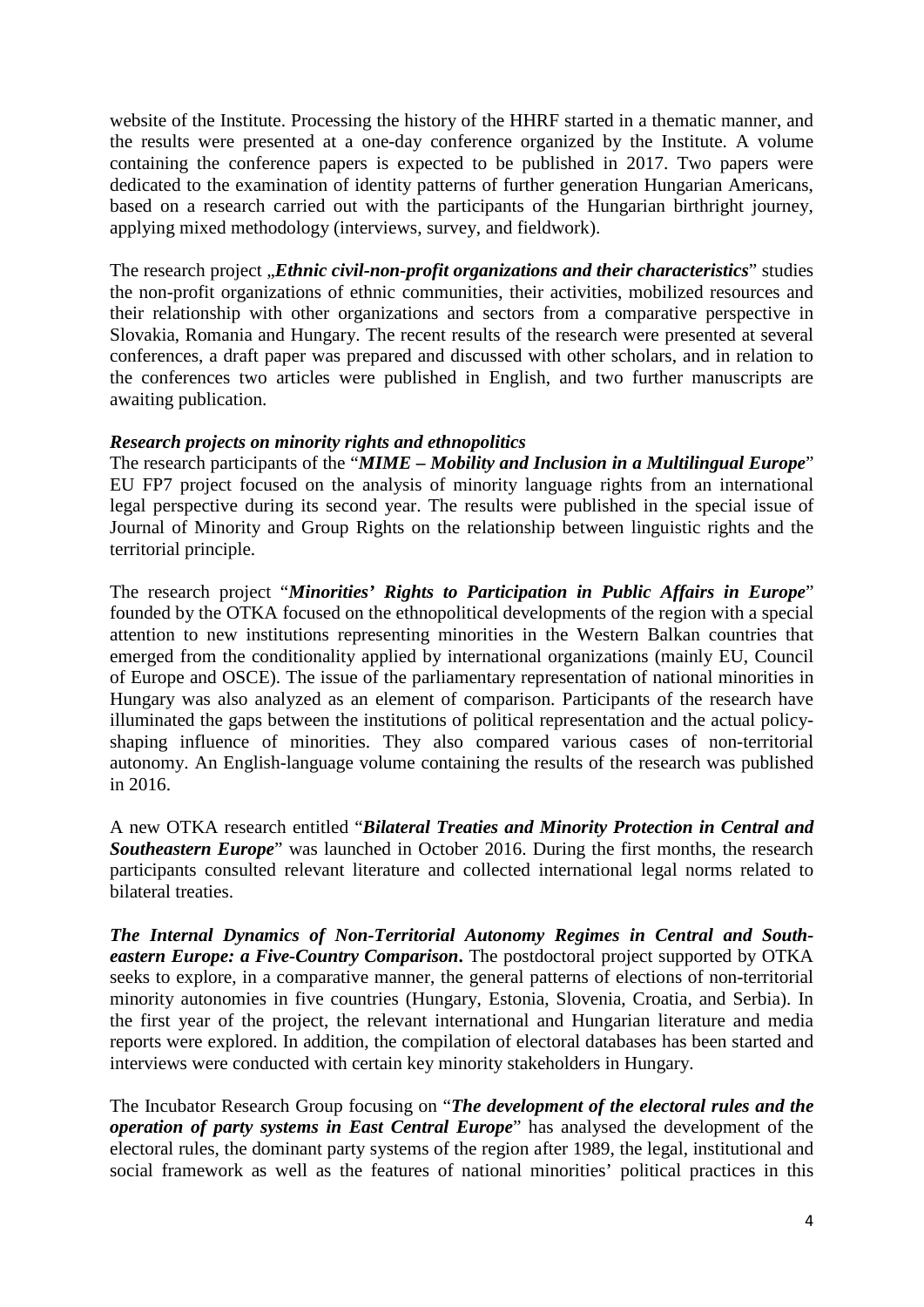context. The results of the research that focused on mainly the states from Central and Eastern Europe (the Visegrad Group and the neighbouring countries of Hungary) were published in a monograph.

*The comparative analysis of minority rights in Central Europe***.** As a result of the cooperation with the Library of the Hungarian National Assembly, the database has been made available online. The relevant minority-related legal material was collected in Hungary, Austria, Slovakia, Slovenia, Serbia, and Ukraine until 2015 as well as on the Romanian and Croatian cases until 2011 and 2012, respectively.

### *Research projects on Roma communities*

*Researching Roma communities in the 21st century, by modern research methods – Incubator Research Program 2015-2017 at HAS Center for Social Sciences*. Using the results of the earlier researches and with the help of modern quantitative and qualitative research tools, the purpose of the Incubator research program is to develop and testify a research method that allows conducting representative researches based on empirical data on Roma.

*Isolated at local level – or why the local social welfare programs don't expand nationwide?* In cooperation with the Jesuit Roma College for Advanced Studies on an educational and research program, the goals are to explore through interviews the reasons for the successes or failures of the local programs, and to find answers to why the locally well-functioning programs have not become best practices nationwide in the field of Roma integration. Ten interviews were made in front of an audience. Last year they were analyzed and the edited versions were published.

*The Roma in the Hungarian social history.* The goal of the research is to explore, to process and publish the well-known and still unknown sources of the modern social history of Hungarian Roma communities in cooperation with the National Archives of Hungary. A digital text collection on the Roma topics of the Hungarian historiography has been compiled and has made available on the website. 100 books, considered as the most important ones of the Hungarian Roma researches, were digitalized, too, and their publishing on the internet is in progress.

*"To be a Gypsy in Hungary".* The goal of the project is to continue the earlier annual report series and to present the most important events of the former year, on the given social-ethnic group, respectively to present those social issues that can be evaluable in scientific sense. The results will be published in a volume in every year.

*Ethnopolitical mobilization and Roma parties in Hungary and East-Central Europe.* The major aim of the project is to analyse the main features of Roma ethnopolitical parties in Hungary with a comparative outlook to the other cases of East-Central and South-Eastern Europe, thereby locating them in the wider Post-communist party systems. In 2016, based on the databases of the National Election Office, the electoral results of Roma parties at various, EP, parliamentary and local elections were analysed. In addition, semi-structured interviews were conducted with most of the leaders of the Roma parties in Hungary, and the writing of the manuscript continued.

*Issues related to the education of the Roma in the light of the pedagogical vocational press - Educational programs, plans and projects that assist and obstruct the integration of a*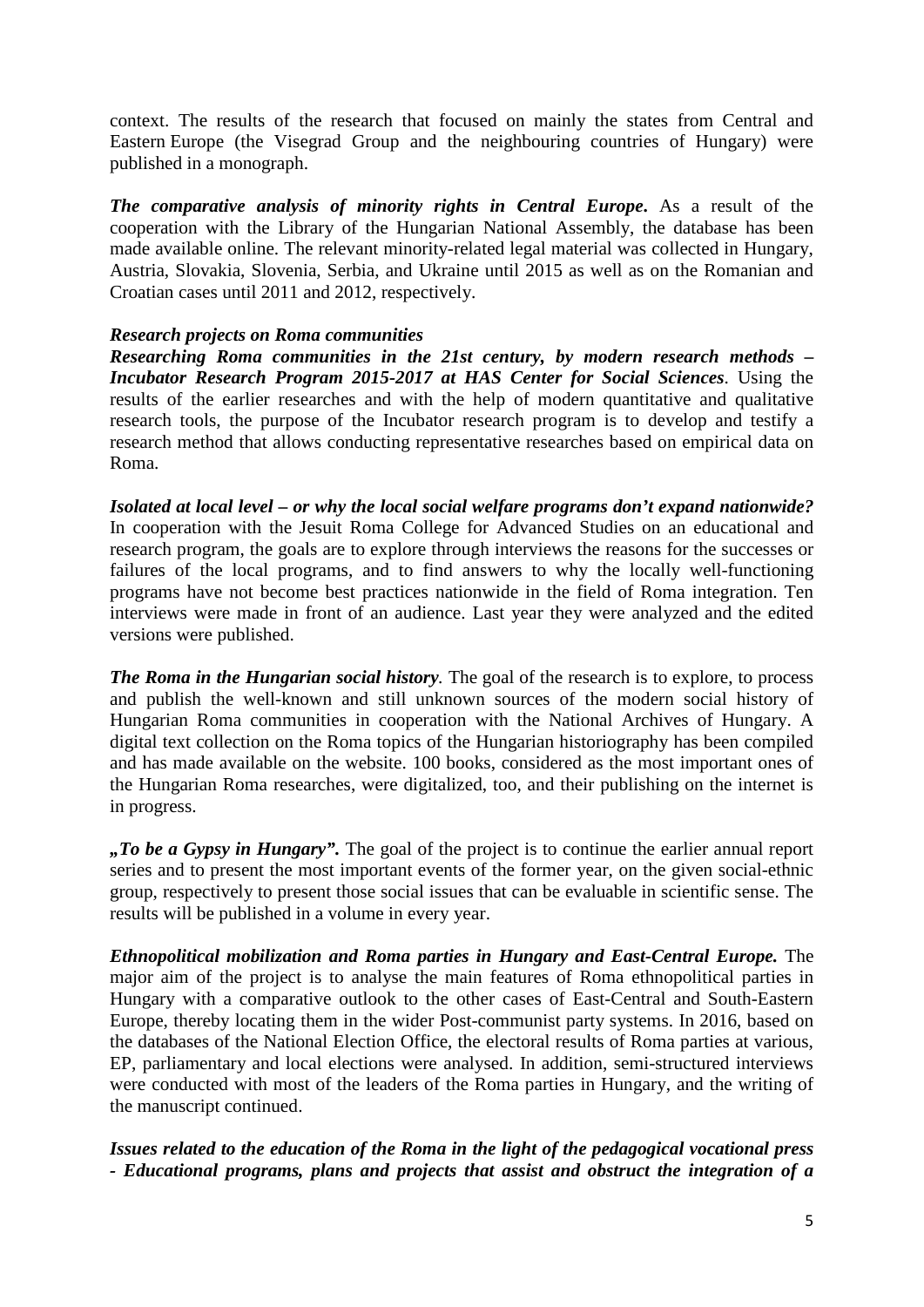*community in a social peripheral situation between 1978 and 1998*. The research deals with the period under review with educational models, strategies that were published in connection with the education of the Roma children in the national pedagogical reviews' columns.

*Generational Change of the Roma Graduates, the Impact of Social Resilience.* The objective of this research is to explore the mechanisms of resilience among the Hungarian Roma graduates who were born after the 1980s. The aim is to examine the successful processes, the evidently flexible adaptations that have taken place in their cases.

*Underprivileged on the margins of society – from the perspective of the Roma LGBTQ community*. This research looks at the topic through the lens of multiple and intersectional identities, the Roma LGBTQ people. The study explores the different oppressions of the Roma LGBTQ people through the intersection of racism, xenophobia, homophobia, and transphobia. The study will provide an overview of intersectional marginalized identities and will discuss the different oppressions and identities of Roma LGBTQ people.

### *Research projects in Jewish Studies*

*Jewish education and children institutions in Hungary, 1945-1956*. This research was supported by a Bolyai scholarship, and its last year was spent with intensive archival research, in 15 state and community archives, including also research on contemporary press and memoirs. The results of the research were presented on a debate, as lectures on various conferences, and in numerous publications in Hungarian and in English.

*Documentation of Jewish cemeteries*. A book documenting the Jewish cemetery in Pilisvörösvár, which is under monument protection, was published with the support of the local municipality and the MAZSIHISZ. Also, the history of the Jewish cemeteries in Szeged was published in a volume, and another volume appeared with the database of the new cemetery. In course of the year, the database documenting academic research of Jewish cemeteries in Hungary has been updated.

*The history of Yiddish culture in Hungary* aims to research the everyday use of the Yiddish language from the perspective of cultural history and historical sociolinguistics, from the earlies written sources (15th century) to Yiddish elements in Hungarian today. In the past year, the research focused on sociolinguistics and on Yiddish theatre in Hungary, the results of which were presented on conferences. Another aspect of this research aims to present Yiddish literature to a Hungarian public, and a several short stories of Y. L. Peretz have been translated into Hungarian for a forthcoming volume, with notes and an introductory study. There was research done on the history of Yiddish scholarship in Hungary, looking at the ideological background with which scholars of various generations and denominations approached the topic of Yiddish, and how that influenced their research and language usage.

Editorial work on the volume *Modern Jewish Scholarship in Hungary*, as well as writing its introduction, was completed. The volume offers an overview of the history of Hungarian Jewish scholarship - and also a blueprint for future research. A number of Hungarian Jewish scholarly periodicals (late 19th century - mid-20th century), relevant also to the history of research, were digitized and made available by the Institute on its website.

*The impact of the Hungarian denominational configuration on the emergence of local Jewish religious movements*. The research will demonstrate how Hungarian religious policies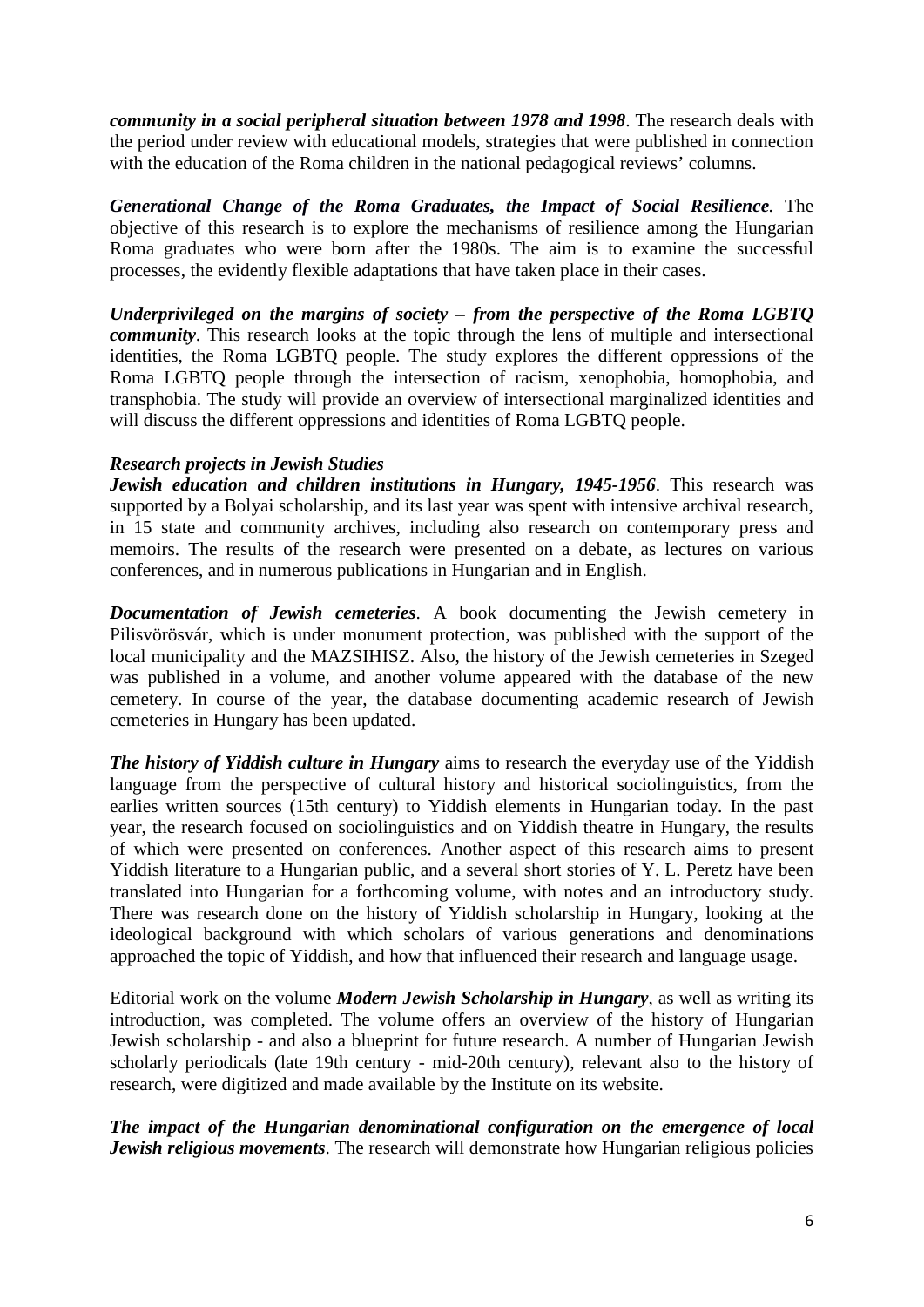and politics, along with rhetoric and ideology of Christian denominations, left their imprint on the ideological profile of the two main Hungarian Jewish denominations.

*Jewish objects in the Museum of Ethnography of Hungary*. After the Jewish objects of the Museum of Ethnography had been identified earlier, the past year has seen the preparation of the catalogue of these objects, with the involvement and research of colleagues at the Institute. The catalogue will be published in 2017, containing 183 objects, their photos and description both in Hungarian and in English, and a longer study on one of the objects by colleagues of the Institute.

## *Research projects on the minorities living in Hungary*

*Germans in Hungary between 1950 and 1990*. The main goal of the research financed by the OTKA is to process the history of Germans in Hungary between 1950 and 1990. During the year collecting and exploring archival sources continued, with a special focus on the question of whether and how political leaders aimed at the social integration of German communities remained in Hungary after the relocation. The results of the study were presented at two international conferences and in a publication.

*"die helfte hier und die helfte zu hause" History of the Germans in Hungary between 1944 and 1953.* The goal of the joint international research project is to explore and analyse the political, economic and social contexts of migration processes after the WWII in Hungary: colonization, settling, resettlement of the German communities, Slovak-Hungarian population exchange, "bringing home" of the Szeklers from Bukovina, and the replacement of the Hungarian refugees from the neighbouring countries, and to examine the integration of the displaced Germans from Hungary in Germany, and the broader European context of these processes. During the year the collection of the documents were annotated and translated.

*The Yugoslavian Schwabians in Hungary 1944-1950*. The research project aims to explore Yugoslav retaliation policies, as well as the situation of Germans fleeing from the Yugoslavian Bačka region to Hungary at the end of World War II. Specifically, the project focuses on the behavioural patterns of the state and the Hungarian society, and the individual strategies of refugees. For the latter purpose, two German refugee women's diaries were analysed and annotated.

In the second year of the *Local and Regional Activities of German Organizations in Hungary between 1924 and 1945* project, funded by the OTKA, relevant documents were explored in the Hungarian National Archives in Budapest and in other archives of the country, as well as in the Political Archive of the German Federal Foreign Office in Berlin. Moreover, cataloguing the events reported in Sonntagsblatt, the German minority newspaper, also started in 2016, as a preparation step for a map-linked online publication.

In the second year of research project *"The Place of Immigration in the Memory Politics-Related Aspirations of German Organizations in Hungary (1920-1945)"*, primary and secondary sources were collected and analysed. A monograph is expected to be written and published in 2017 as the final outcome of the project.

#### **II. b. Science and society**

It is a strategic issue for the Institute to make the publications and research results available for the public. During the last year ca. 25 public events were organized: conferences, workshop seminars, manuscript review sessions and professional discussions. The Institute's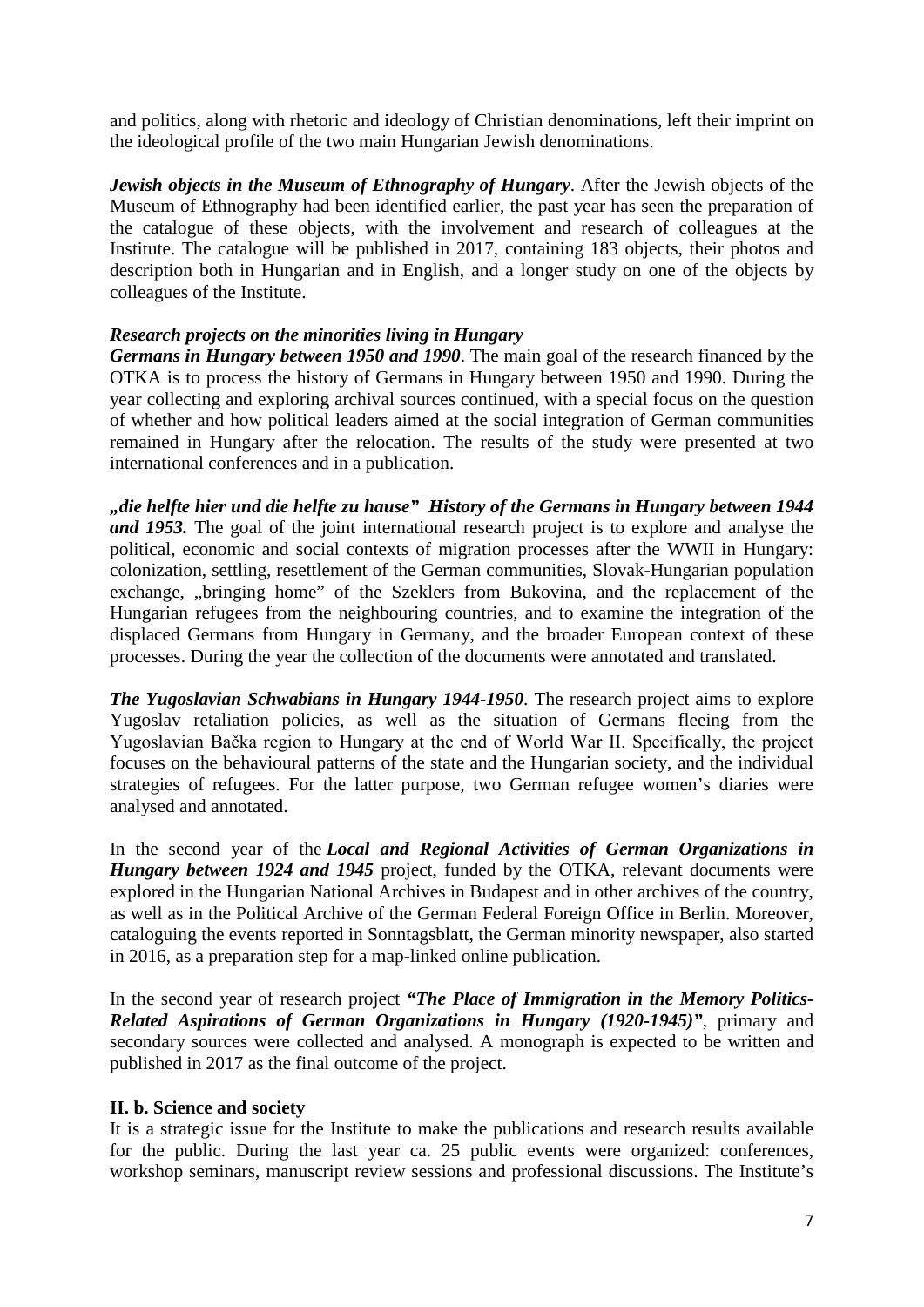professional roundtable-discussion at the Researchers' Night was framed by the topicality of international migration. The website of the Institute, its Facebook page and YouTube channel made it possible for the audience to follow the work of the Institute, read our new publications and provide access to relevant information about minority issues. The growing number of digital publications and database of the Digital Reading Room is intended to help the research work.

*Events in 2016:* 

- "Sociology seminar on the lessons learnt from the solidarity with refugees", organized with the Katalizátor Network, 18 January.
- "Roma Boys." Movie session and discussion organized with the Szivárvány Misszió Foundation, 22 January.
- "Man from far off. How does the models of empowerment in community development function?" Seminar organized with the Katalizátor Network, 21 March.
- "They did not let to be enchanted, you know?" Class and ethnicity in an integrating elementary school, presentation, 5 April.
- "Expanded school versus facilitated leisure culture? The possibilities of two utopias in segregated areas." Workshop, 26 April.
- "New forms of segregation in elementary schools. The impact of student commute on selection mechanisms", presentation, 10 May.
- "Knowledge/power. Towards new narratives." Conference, 24 May.
- Joint meeting of the research institutes for minority studies from Budapest and Cluj-Napoca. Conference organized with the Romanian Institute for Research on National Minorities, Cluj, 26-27 May.
- The launch of the book "21st Century Hungarian Language Survival in Transylvania" 30 May.
- "The problems of reformed people in Slovakia in the interwar years. Based on the writings of bishop Mihály Péter", presentation, 31 May.
- "The overview of the literature on the history of Hungarian emigration (1893-2015)", presentation, 16 June.
- "Sekler identity in the times of the Romanian regime change (1974-2004)", presentation, 23 June.
- "Minorities, autonomy and political communities in Central and Eastern Europe. The Hungarian situation", presentation, 30 August.
- Zoltán Ilyés Commemorative Conference, organized with Cultural and Visual Anthropology Department and the Department of Sociology of Miskolc University, 1 September.
- "1916 War in Hungary." Conference, 13 September.
- "Messages from Brussels and New York Migrants, refugees, and sharing the burden." Roundtable discussion at the Researchers' Night, 30 September.
- "The solidarity with refugees in the European civil society." Workshop, closing event of the Incubator Research Project "Identity politics in relation to social conflicts in Hungary and the European Union", 6 October.
- "Minority non-profit organizations in Central Europe", presentation, 18 October.
- "The grand politician of small steps. József Szent-Ivány, the politician and cultural manager", presentation, 27 October.
- "Jewish education and children institutions in Hungary, 1945-1956", presentation, 8 November.
- "The utility of teacher training in Slovakia. Teachers in elite roles", presentation, 8 November.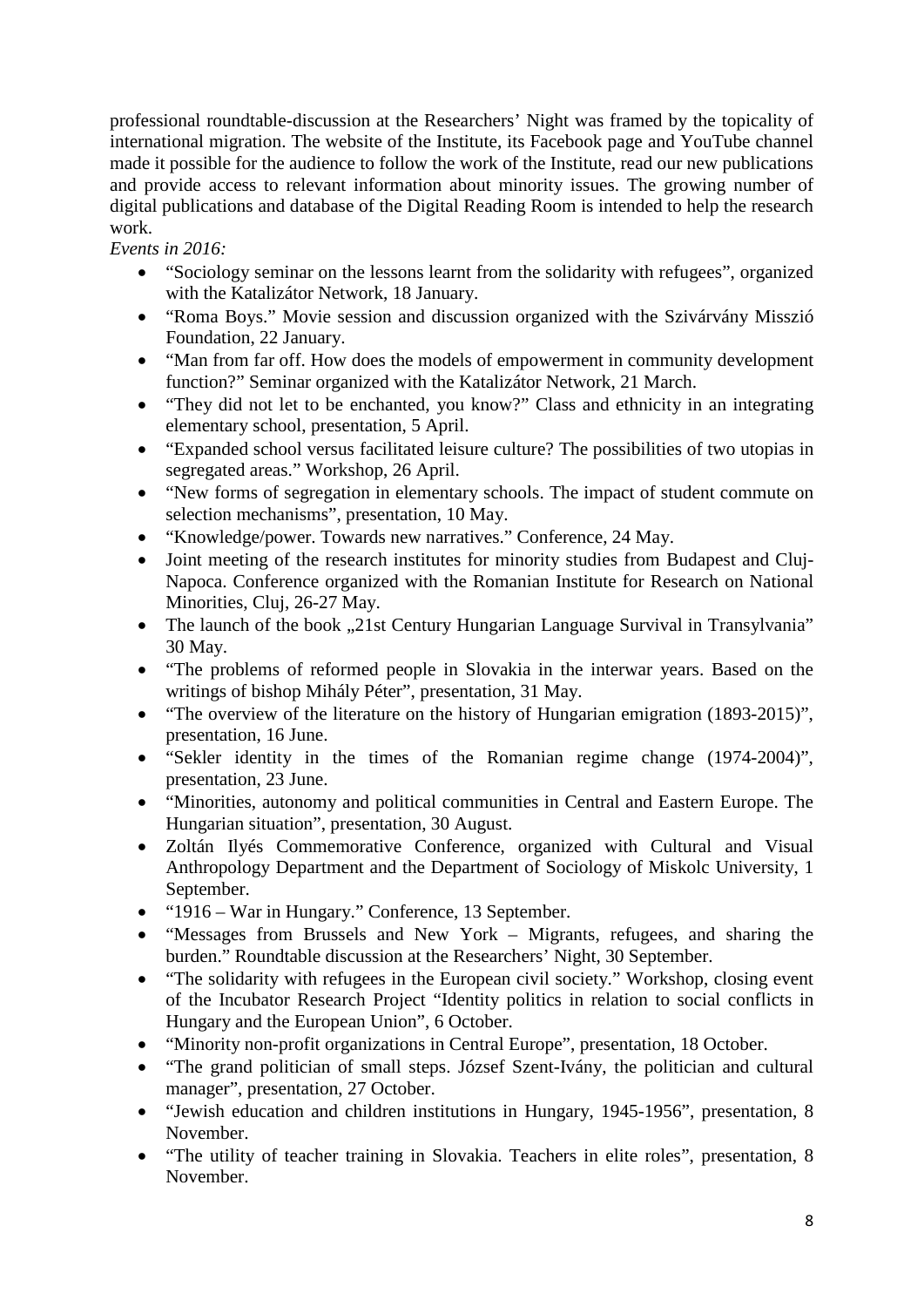- "Minority politics in international context. The example of Jakab Bleyer", presentation, 22 November.
- The launch of the November issue of Korunk, organized with the editorial team, 29 November.
- "Ukraine after 25 years." Conference organized with the Institute of History (HAS Research Centre for the Humanities), the Cultural Associations of Ukrainians in Hungary, the Joint Hungarian-Ukrainian Historian Committee and the Embassy of Ukraine in Hungary, 2 December.
- "The representation of Hungarian interests in the USA: the 40 year history of the Hungarian Human Rights Foundation." Conference, 6 December.

### *Media representation*

Researchers appeared both in the printed and electronic media, and talked about issues related to the research profile of the Institute in 2016. Some of the conferences and workshops were also reported by the media. The Institute's continuous media representation in relation to the migration and the Ukrainian crises, as well as to the commemoration of the expulsion of Germans, has to be highlighted. The number of followers in social media increased to over 1500 by the end of last year, and the number of visitors of the YouTube channel is also growing.

#### *Other activities*

The Institute regularly hosts Hungarian as well as international students in the framework of the professional internship program, and as a result, a growing number of students from different universities and scholarship programs (e.g. Erasmus) become affiliated with the Institute. Our researchers gave numerous scientific and informative lectures and presentations for college students both in Hungary and abroad.

#### **III. A presentation of national and international R&D relations in 2016**

The Institute for Minority Studies has joint research projects especially within the HAS Centre for Social Sciences: with the Institute of Political Science, the Institute of Legal Studies, and the Institute of Sociology, but also with the Institute of History at the Centre for Humanities. The Institute also cooperated with the Cultural and Visual Anthropology Department and the Department of Sociology of Miskolc University, with the National University of Public Service. Among the external relations, the cooperation with the Flensburg-based European Centre for Minority Issues (ECMI, Germany) is worth highlighting, and with the Babes-Bolyai University. Several colleagues attended international conferences, workshops, and the events of international scientific associations (Association for Studies of Nationalities, Association for Israel Studies, European Association of Jewish Studies, European Association of Social Anthropologists, European Consortium for Political Research, International Sociological Association), and some researchers are members of them. During the year several colleagues were invited to Croatia, Romania, Israel, Slovakia, and to the United Kingdom There were joint research projects with several other research centres in Hungary, such as the Institute for Foreign Affairs and Trade, the Research Institute for Hungarians Abroad, the Tom Lantos Institute, the Áron Márton College, the Jesuit Roma College for Advanced Studies, and the Katalizátor Network.

In 2016 nine colleagues were members of the teaching staff of doctoral programs or taught PhD courses. Fourteen colleagues gave 30 theoretical courses and 30 seminars, assisted the work of 16 BA students and 9 MA students, and tutored 12 PhD dissertation candidates. In 2016, 6 university students spent their internships in the Institute who arrived mostly from Hungarian and Romanian (Babes-Bolyai University, Sapientia – Hungarian University of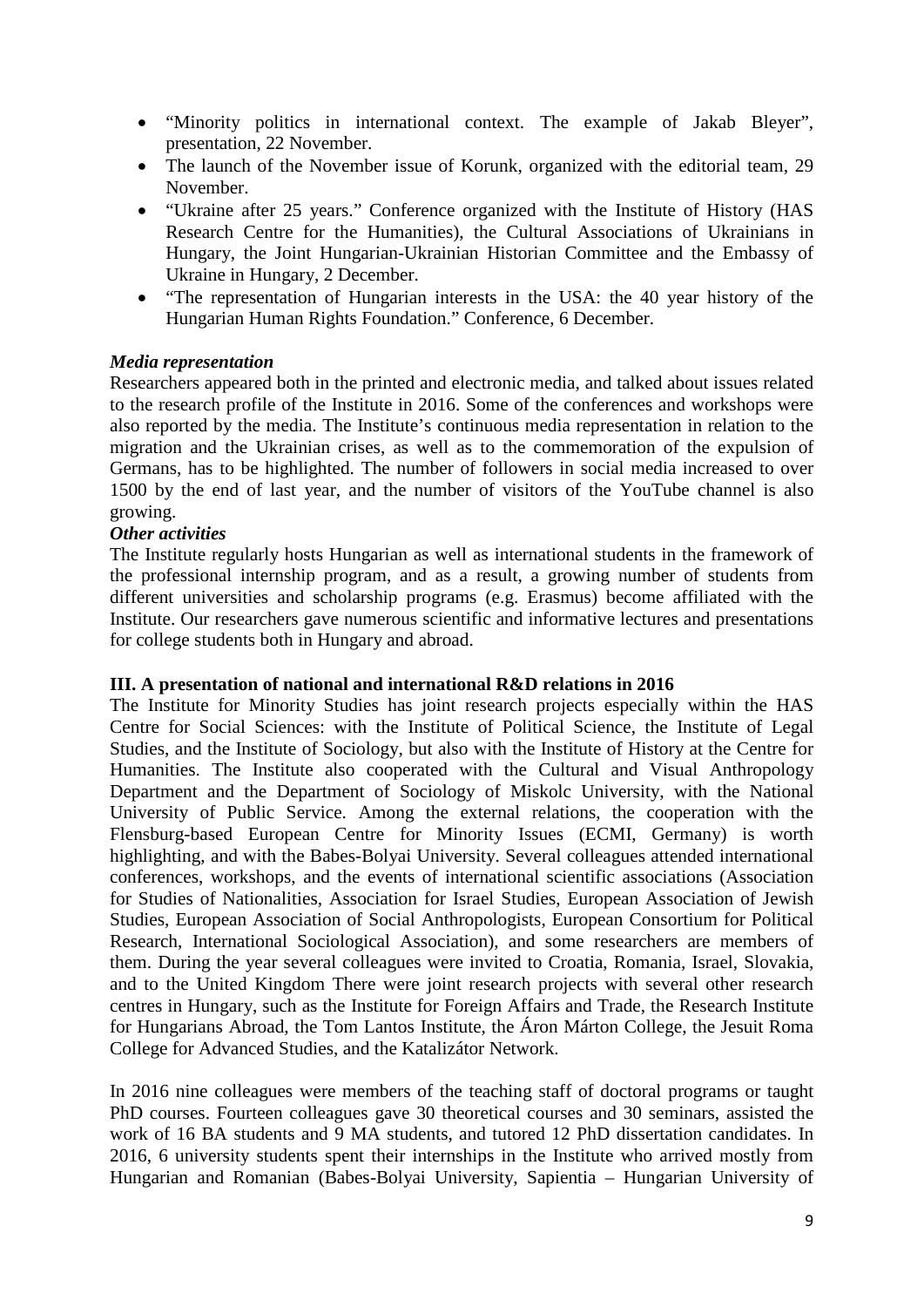Transylvania) universities, and one researcher had internship from the University of Glasgow. In 2016, four issues of the Regio – Minority, Culture, Politics, Society e-journal of the Institute were published, while the Intersections, the international social science journal of the Research Centre was also published with the assistance of the Institute staff. Several colleagues worked on the editorial boards of Hungarian and foreign scientific journals, such as Pro Minoritate, Kisebbségkutatás, Magyar Kisebbség, Modern Magyarország, Educatio, Fórum Társadalomtudományi Szemle, Pro Futuro, Kulturális Szemle, Társadalmi Együttélés. Colleagues also reviewed articles in international journals and were involved in other professional activities.

### **IV. Brief summary of national and international research proposals, winning in 2016**

The Institute obtained two grants of the NKFIH in 2016: one major project aims to examine the impact of education and social resilience in multiethnic context, and the other focuses on the issue of bilateral relations and minority protection in Central and South Eastern Europe. Another project funded by the UNHCR concentrated on the social integration of migrants. With the help of the joint research project with the Romanian Academy of Sciences, fieldworks could be conducted. Publication grants from NKA supported the publication of the Regio journal and a monograph on the history of minorities in Czechoslovakia. The project financed by the Bethlen Gábor Fund aimed at exploring the history of the Hungarian Human Rights Foundation (HHRF) in the United States.

## **V. List of important publications in 2016**

- 1. Bárdi Nándor, Pál Judit (szerk.): Székelyföld története 1867-1990, III. kötet. Székelyudvarhely: MTA Bölcsészettudományi Kutatóintézet; Erdélyi Múzeum-Egyesület; Haáz Rezső Múzeum, 2016. 859 p. 3., 1867-1990 (ISBN[:978-606-739-](http://www.isbnsearch.org/isbn/9786067390438) [043-8\)](http://www.isbnsearch.org/isbn/9786067390438) <http://real.mtak.hu/48807>
- 2. Csernicskó István, Fedinec Csilla: Four Language Laws of Ukraine. INTERNATIONAL JOURNAL ON MINORITY AND GROUP RIGHTS 23:(4) pp. 560-582. (2016)<http://real.mtak.hu/42441/>
- 3. Dobos Balázs: With or without you: Integrating migrants into the minority protection regime in Hungary. MIGRATION LETTERS 13:(2) pp. 242-257. (2016) [http://real.mtak.hu/47633](https://vm.mtmt.hu/kommunikacio/index.php?menuid=541&dbid=36&id=47633)
- 4. Feischmidt Margit, Pulay Gergő: 'Rocking the nation': the popularculture of neonationalism. NATIONS AND NATIONALISM IN PRESS: p. IN PRESS. 18 p. (2016) [http://real.mtak.hu/47634](https://vm.mtmt.hu/kommunikacio/index.php?menuid=541&dbid=36&id=47634)
- 5. Feischmidt Margit, Szombati Kristóf: Understanding the rise of the far right from a local perspective: Structural and cultural conditions of ethno-traditionalist inclusion and racial exclusion in rural Hungary. IDENTITIES-GLOBAL STUDIES IN CULTURE AND POWER IN PRESS: p. IN PRESS. 18 p. (2016) <http://real.mtak.hu/47635>
- 6. Kormos Szilvia, Bányai Viktória: A pilisvörösvári zsidó temető. Budapest: Magyar Hebraisztikai Társaság - MTA TK Kisebbségkutató Intézet Judaisztikai Kutatócsoport, 2016. 244 p. (Hungaria Judaica; 34.) (ISBN[:9789631265880\)](http://www.isbnsearch.org/isbn/9789631265880) <http://real.mtak.hu/47636>
- 7. Kovács Nóra: Global migration and intermarriage in Chinese-Hungarian context. In: Viorela Ducu, Aron Telegdi Csetri (szerk.): Managing "Difference" in Eastern-European Transnational Families. 190 p. Bern: Peter Lang AG - European Academic Publishers, 2016. (ISBN[:3631702361\)](http://www.isbnsearch.org/isbn/3631702361) <http://real.mtak.hu/47637>
- 8. Marchut Réka: Assimilation und Dissimilation bei den Ungarndeutschen in der Zwischenkriegszeit 1920-1941. In: Burkhard Olschowsky Ingo Loose (szerk.):